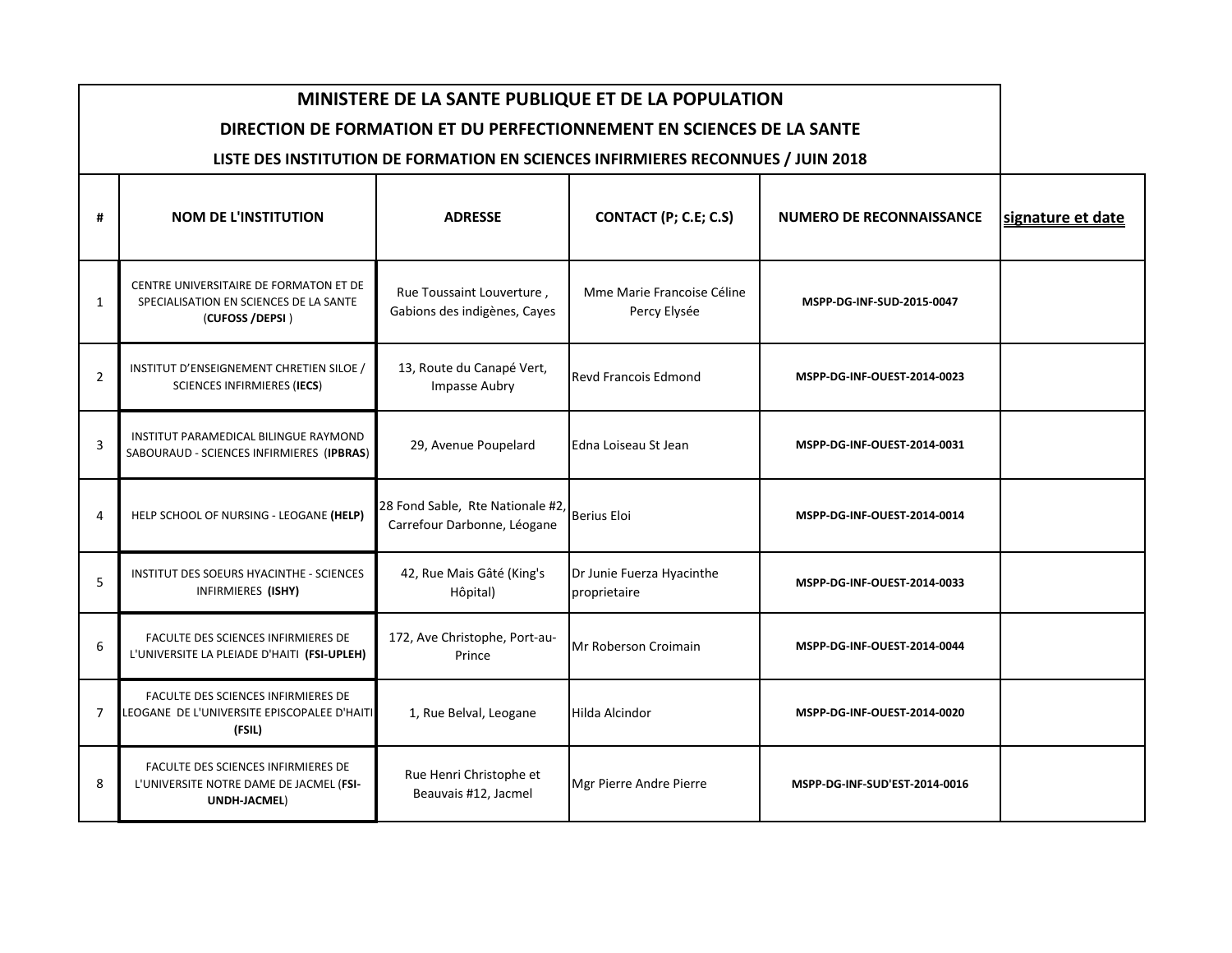| 9  | CENTRE D'ETUDES SUPERIEURES MEDICALES -<br>SCIENCES INFIRMIERES (CESMED)                                        | 115, Av des Dattes, Gonaives                             | Mme Nicole Limage Amisial                                              | MSPP-DG-INF-ARTIBONITE-2014-0003 |  |
|----|-----------------------------------------------------------------------------------------------------------------|----------------------------------------------------------|------------------------------------------------------------------------|----------------------------------|--|
| 10 | FACULTE DES SCIENCES INFIRMIERES DE<br>L'UNIVERSITE ROI HENRI CHRISTOPHE (FSI-<br>URHC)                         | 20, Route Bel-Air, Village<br>Concorde                   |                                                                        | MSPP-DG-INF-NORD-2014-0041       |  |
| 11 | CENTRE DES ETUDES PLANIFIEES ET<br>D'ENSEIGNEMENT PARAMEDICALES - SCIENCES<br>INFIRMIERES (CEPLAEP)             | 9-15, Angles 3eme Ruelle Rivière<br>et Ruelle rivière    | Dr Pierre Richard Caidor (P)<br>Marie Lourdes Caidor Lilavois<br>(C.E) | MSPP-DG-INF-OUEST-2014-0002      |  |
| 12 | CENTRE PARA MEDICAL DE PORT-AU-PRINCE -<br>SCIENCES INFIRMIERES (CEPAMEP)                                       | Rue Lamartiniere #81 bis, Bois-<br>Verna, Port-au-Prince | Mme Antonine Seide Turenne                                             | MSPP-DG-INF-OUEST-2014-0004      |  |
| 13 | INSTITUT DE NURSING ROSETTE POLETTI<br>(INUROP)                                                                 | 7, Avenue N - Port-au-Prince                             | <b>Mme Launie Badette</b>                                              | MSPP-DG-INF-OUEST-2014-0027      |  |
| 14 | INSTITUT DE FORMATION PARAMEDICALE -<br>SCIENCES INFIRMIERES / PORT-AU-PRINCE<br>(IFOPAM) / UNIVERSITE BELLEVUE | 1, Rue Barreau, Fontamara 27,<br>Port-au-Prince          | Dr Frantz Perpignan                                                    | MSPP-DG-INF-OUEST-2014-0038      |  |
| 15 | FACULTE DES SCIENCES INFIRMIERES DE<br>L'UNIVERSITE ST GERARD (FSI-USG)                                         | Rue Saint Gérard, Carrefour<br>Feuille                   | Larosiliere Carington                                                  | MSPP-DG-INF-OUEST-2014-0042      |  |
| 16 | CENTRE PROFESSIONNEL DE JEUNES FILLES -<br>SCIENCES INFIRMIERES / DELMAS 48 (CPJF)                              | Delmas 48, Musseau                                       | Dieuseul Morose                                                        | MSPP-DG-INF-OUEST-2016-0066      |  |
| 17 | FACULTE DES SCIENCES INFIRMIERES DE<br>L'UNIVERSITE MODERNE D HAITI / PORT-AU-<br>PRINCE (FSI-UMDH/ISHEPAC)     | 1ere Avenue du travail 25                                | Dr Roland Croichy                                                      | MSPP-DG-INF-OUEST-2014-0024      |  |
| 18 | LA MISSION BON SAMARITAIN INTERNATIONAL<br>SCHOOL OF NURSING (MBSI-PORT-AU-PRINCE)                              | 26, Rue O. Lucien, Tabarre 25,                           | Claude Joseph                                                          | MSPP-DG-INF-OUEST-2014-0032      |  |
| 19 | FACULTE DES SCIENCES INFIRMIERES -<br>UNIVERSITE ADVENTISTE (FSI-UNAH)                                          | Diquini 63                                               |                                                                        | MSPP-DG-INF-OUEST-2014-0036      |  |
| 20 | POLYTECHNIQUE DON BOSCO FORT LIBERTE -<br>SCIENCES INFIRMIERES (DBTECH)                                         | 24 Sicard Fort-Liberté                                   | Pere Musset Seymour                                                    | MSPP-DG-INF-NORD'EST-2014-0006   |  |
| 21 | FACULTE DES SCIENCES INFIRMIERES DE<br>L'UNIVERSITE LUMIERE DE PETIT-GOAVE (FSI-<br>MEBSH-PG)                   | 7, Rue des Roulottes, la Hatte -<br>Petit-Goave          |                                                                        | MSPP-DG-INF-OUEST-2014-0040      |  |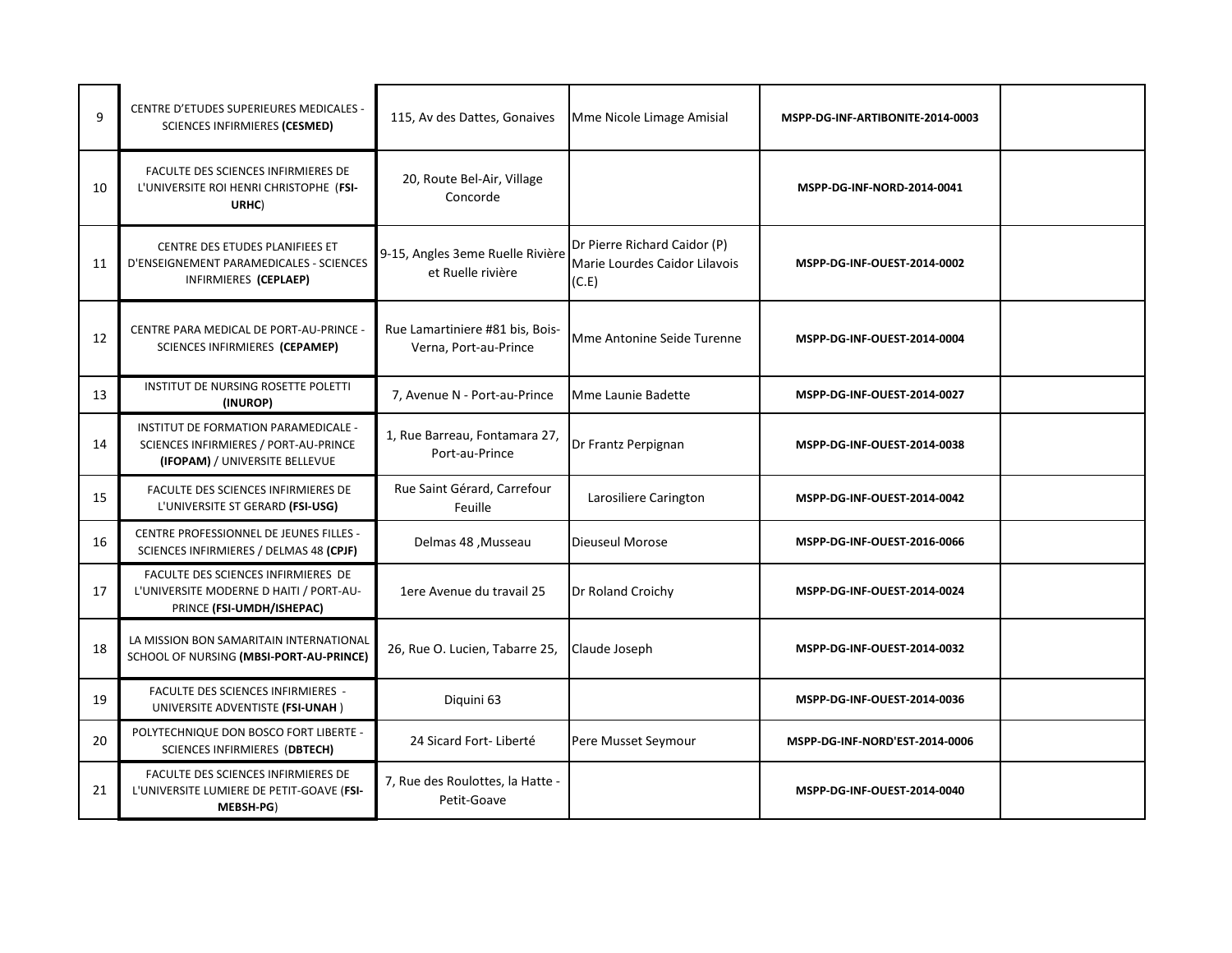| 22 | INSTITUT DES SCIENCES INFIRMIERES ET DE<br>TECHNOLOGIE MEDICALE DE MIRAGOANE<br>(ISITEM)                             | 70, Route Coloniale, Miragoane   Dr Clarel Courtois (P)           |                                                | MSPP-DG-INF-NIPPES-2015-0098     |  |
|----|----------------------------------------------------------------------------------------------------------------------|-------------------------------------------------------------------|------------------------------------------------|----------------------------------|--|
| 23 | ACADEMIE DE NURSING ELODIE MAILLOUX<br>(ANEM / PORT-AU-PRINCE)                                                       | 95, Ruelle Alerte, Port-au-Prince Guibert Barthelemy (P)          |                                                | MSPP-DG-INF-OUEST-2014-0001      |  |
| 24 | FACULTE DES SCIENCES INFIRMIERES DE<br>L'UNIVERSITE TECHNOLOGIQUE D'HAITI (FSI-<br>UNUTECH / PORT-AU-PRINCE)         | 53, Avenue N, Port-au-Prince                                      | Me Josselin Val                                | MSPP-DG-INF-OUEST-2014-0029      |  |
| 25 | FACULTE DES SCIENCES INFIRMIERES DE<br>L'UNIVERSITE SILOE SUD (FSI-USS)                                              | 51, ruelle Casseus, Ave<br>Carthagena prolongée - Les<br>Cayes    | Pasteur Jean Samuel Metellus                   | MSPP-DG-INF-SUD-2015-0048        |  |
| 26 | INFOWORLD UNIVERSITY / FACULTE DES<br>SCIENCES INFIRMIERES (IWU-FSI)                                                 | 8, Rue Georges Sylvain, Delmas<br>29                              | Mr Mathieu Daseus                              | MSPP-DG-INF-OUEST-2015-0050      |  |
| 27 | FACULTE DES SCIENCES INFIRMIERES DE<br>L'UNIVERSITE NOTRE DAME D'HAITI (FSI-UNDH-<br><b>CAYES)</b>                   | Angles des rues Capitale et<br>Duvivier-Hall, Cayes               | Père Jean Marcel Louis<br>/Mme Evelyne Salomon | MSPP-DG-INF-SUD-2015-0054        |  |
| 28 | ECOLE NOUVELLE D'INFIRMIERES ET<br>D'AUXILIAIRES DE SAINT-MARC / FILIERE DES<br><b>SCIENCES INFIRMIERES (ENIASM)</b> | 268 BIS, Rue Louverture, Saint-<br>Marc                           | Marie Emana C. Dupre                           | MSPP-DG-INF-ARTIBONITE-2014-0015 |  |
| 29 | FACULTE DES SCIENCES INFIRMIERES DE<br>L'UNIVERSITE LUMIERE (FSI MEBSH / PORT-AU-<br>PRINCE)                         | 29, Rue O, Port-au-Prince                                         |                                                | MSPP-DG-INF-OUEST-2014-0019      |  |
| 30 | INSTITUT SUPERIEUR D'ETUDES PARAMEDICALES<br>- SCIENCES INFIRMIERES (ISEP / NIPPES)                                  | Pemesle, Lycée Saint Joseph                                       | Rody Seignon                                   | MSPP-DG-INF-NIPPES-2015-0053     |  |
| 31 | INSTITUT PARAMEDICAL DU MILLENIUM DES<br>CAYES - SCIENCES INFIRMIERES (IPMC)                                         | 101, Boulevard des Quatre<br>Chemins                              | Dr Jean Saintilus Messeroux                    | MSPP-DG-INF-SUD-2015-0046        |  |
| 32 | <b>INSTITUT LOUIS PASTEUR / SCIENCES</b><br>INFIRMIERES (ILP / PORT-AU-PRINCE)                                       | 99, Rue Oswald Durand                                             | Mr Bernard Salomon Baupin                      | MSPP-DG-INF-OUEST-2014-0025      |  |
| 33 | FACULTE DES SCIENCES INFIRMIERES DE<br>L'UNIVERSITE VALPARAISO DE PORT DE PAIX (FSI-<br>UV)                          | 99, Rue Notre Dame, La Coupe,<br>Port-de-Paix                     | Mr Enex Jean Charles (P)                       | MSPP-DG-INF-NORD'OUEST-2014-0043 |  |
| 34 | ECOLE FAMILY MEMORIAL SCHOOL OF NURSING<br>AND TECHNOLOGY (FAMES-NUTECH / DELMAS<br>28)                              | 128, Delmas 28, Port-au-Prince Pasteur Jeantyrard Elmera          |                                                | MSPP-DG-INF-OUEST-2014-0013      |  |
| 35 | UNIVERSITE WESLEYENNE D'HAITI / SCHOOL OF<br>NURSING SCIENCES / LA GONAVE (UWH-SNS)                                  | 5, Rue Hôpital                                                    | Mr Daniel Bertrand                             | MSPP-DG-INF-OUEST-2015-0045      |  |
| 36 | INSTITUT ST PIERRE DE FORMATION DU CAP<br>HAITIEN / SCIENCES INFIRMIERES (ISPF)                                      | Carrefour moustique Balan<br>Morne rouge en face de ceraso<br>lab | Dr Pierre Michel                               | MSPP-DG-INF-NORD-2016-0057       |  |
| 37 | FACULTE DES SCIENCES INFIRMIERES DE<br>L'UNIVERSITE JEAN PRICE MARS (FSI-UJPM /<br>HINCHE)                           | Rode, Hinche                                                      | Dr Charles Poisset Romain                      | MSPP-DG-INF-CENTRE-2016-0059     |  |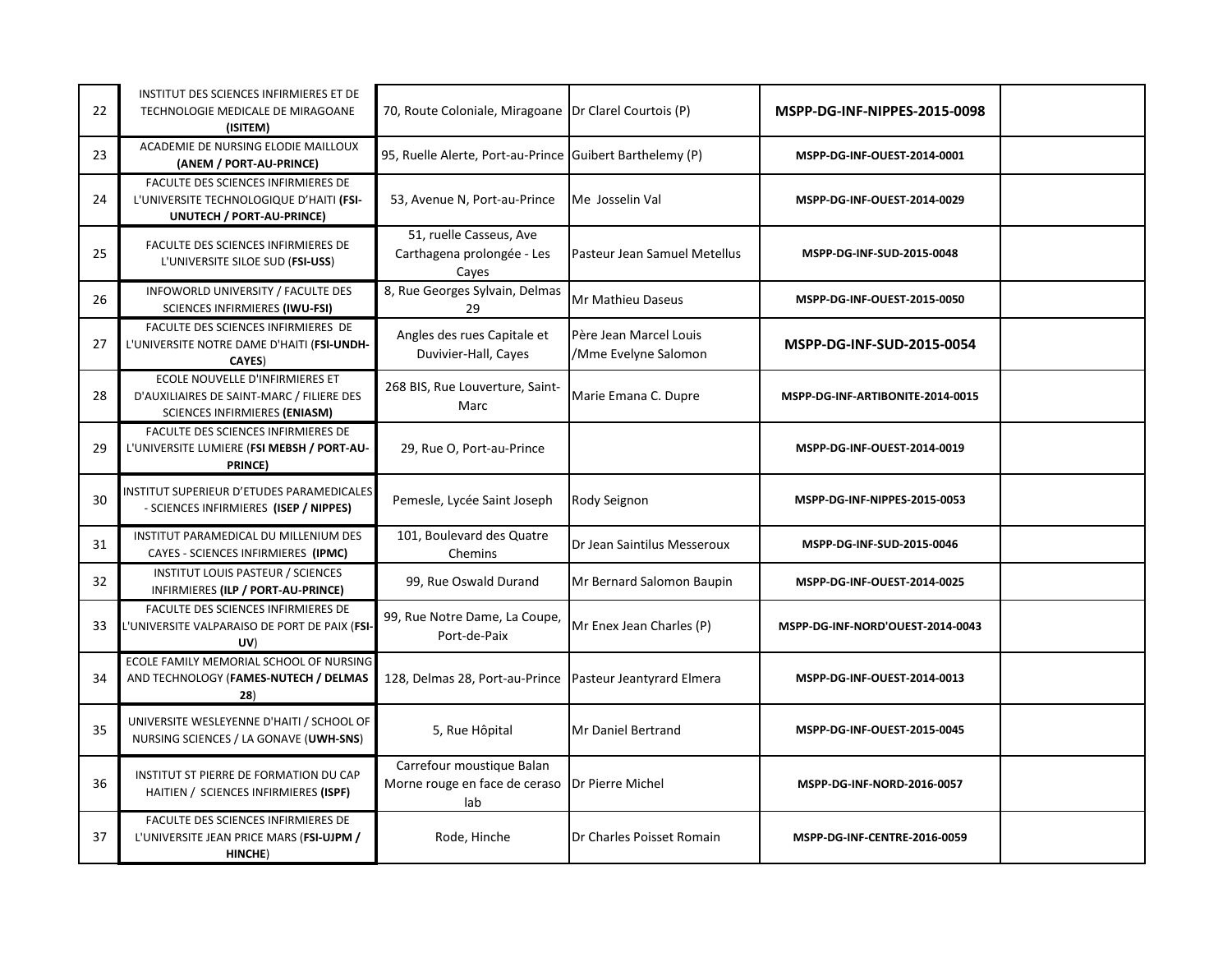| 38 | FACULTE DES SCIENCES INFIRMIERES DE<br>L'UNIVERSITE NOTRE DAME D'HAITI (FSI - UNDH -<br>PORT-DE-PAIX)                                 | 33, Rue Notre-Dame, Port-de<br>Paix                          | Soeur Virginie Musac                             | MSPP-DG-INF-NORD'OUEST-2015-0069 |  |
|----|---------------------------------------------------------------------------------------------------------------------------------------|--------------------------------------------------------------|--------------------------------------------------|----------------------------------|--|
| 39 | FACULTE DES SCIENCES INFIRMIERES DE<br>L'UNIVERSITE LUMIERE (FSI-MEBSH / CAYES)                                                       | 41, Boulevard des quatre<br>Chemins, Cayes                   | Mme Michelle Olivier (D);<br>Chavannes Jeune (P) | MSPP-DG-INF-SUD-2014-0021        |  |
| 40 | INSTITUT DE NURSING APPLIQUE / DELMAS 29 (<br>INA)                                                                                    | 29, Delmas 19                                                | Mimose Brun (P)                                  | MSPP-DG-INF-OUEST-2014-0026      |  |
| 41 | INSTITUT SUPERIEUR DES SCIENCES INFIRMIERES<br>ET TECHNIQUES JENNER (ISSIJ)                                                           | 15, Rue André Lahens, Route<br>Mais Gâté, Port-au-Prince     | <b>Elveus Cantave</b>                            | MSPP-DG-INF-OUEST-2014-0028      |  |
| 42 | INSTITUT DE NURSING ET DE LABORATOIRE /<br>FILIERE SCIENCES INFIRMIERES (INULACOPSA)                                                  | 61, Route de Pivert - Saint-Marc Dr Félix Ricot              |                                                  | MSPP-DG-INF-ARTIBONITE-2016-0062 |  |
| 43 | FACULTE DES SCIENCES INFIRMIERES DE<br>L'UNIVERSITE NOTRE DAME D'HAITI (FSI -<br>UNDH/PORT-AU-PRINCE)                                 | 32, Rue Garoute, Pacot<br>Port-au-Prince                     | Mme Maud Timothée                                | MSPP-DG-INF-OUEST-2014-0017      |  |
| 44 | ECOLE SUPERIEURE D'INFIRMIERE JEANNE<br>MANCE DU CANADA / DELMAS 19 (ESIJMC)                                                          | Delmas 29, Rue Chameau #2,<br>Route Bureau des Mines, Delmas |                                                  | MSPP-DG-INF-OUEST-2014-0018      |  |
| 45 | ECOLE D'INFIRMIERE MERCY PIDOUX / PORT-AU-<br>PRINCE                                                                                  | Rue Capois # 106 (angle Rue<br>Cameau, Port-au-Prince        | Mme Emelyne Pierre Louis<br>Jocelyn              | MSPP-DG-INF-OUEST-2014-0012      |  |
| 46 | CENTRE PARA MEDICAL INTERNATIONAL /<br>FILIERE DES SCIENCES INFIRMIERES (CPI /<br><b>DELMAS 33)</b>                                   | 28, Delmas 33,<br>Port-au-<br>Prince                         | <b>Marcel Dossous</b>                            | MSPP-DG-INF-OUEST-2014-0005      |  |
| 47 | FACULTE DES SCIENCES INFIRMIERES DE<br>L'UNIVERSITE NORD AMERICAINE DES SCIENCES<br>MODERNES D'HAITI (FSI-UNASMOH/PORT-AU-<br>PRINCE) | 109, Avenue Christophe, Pont St<br>Geraud, Port-au-Prince    |                                                  | MSPP-DG-INF-OUEST-2014-0037      |  |
| 48 | SOINS INFIRMIERS COURS APPLIQUES, NURSING<br>SCHOLL (SICA / DELMAS 39)                                                                | 25, Rue Stella, Delmas 39                                    | Marie Carole Georges / Mr<br>Sylvain Justin      | MSPP-DG-INF-OUEST-2014-0035      |  |
| 49 | HAÏTI PARAMÉDICAL CENTER / FILIERE DES<br>SCIENCES INFIRMIERES (HPC / DELMAS 19)                                                      | 34, 1ere Rue Jeune, Delmas 19,                               | Mr Thomane Samedy<br>proprietaire                | MSPP-DG-INF-OUEST-2014-0055      |  |
| 50 | FACULTE DES SCIENCES INFIRMIERES DE<br>L'UNIVERSITE NOTRE DAME D'HAITI (FSI-<br>UNDH/CAP-HAITIEN)                                     | Tozia, Commune Plaine du Nord Mgr Francois Moise             |                                                  | MSPP-DG-INF-NORD-2015-0070       |  |
| 51 | FACULTE DES SCIENCES INFIRMIERES DE<br>L'UNIVERSITE PUBLIQUE DES GONAIVES (FASI-<br>UPAG)                                             | 45, Rue Chrisostome<br>Humbert, Gonaives                     | Paule Colette E. Cupidon                         | MSPP-DG-INF-ARTIBONITE-0000-0096 |  |
| 52 | INSTITUT PARAMÉDICAL VIRGINIA ANDERSON /<br>FORT-LIBERTE (IPVA)                                                                       | 16, Rue Bourbon - Fort-Liberté Mme Yasmide Prenor Albert     |                                                  | MSPP-DG-INF-NORD'EST-2016-0060   |  |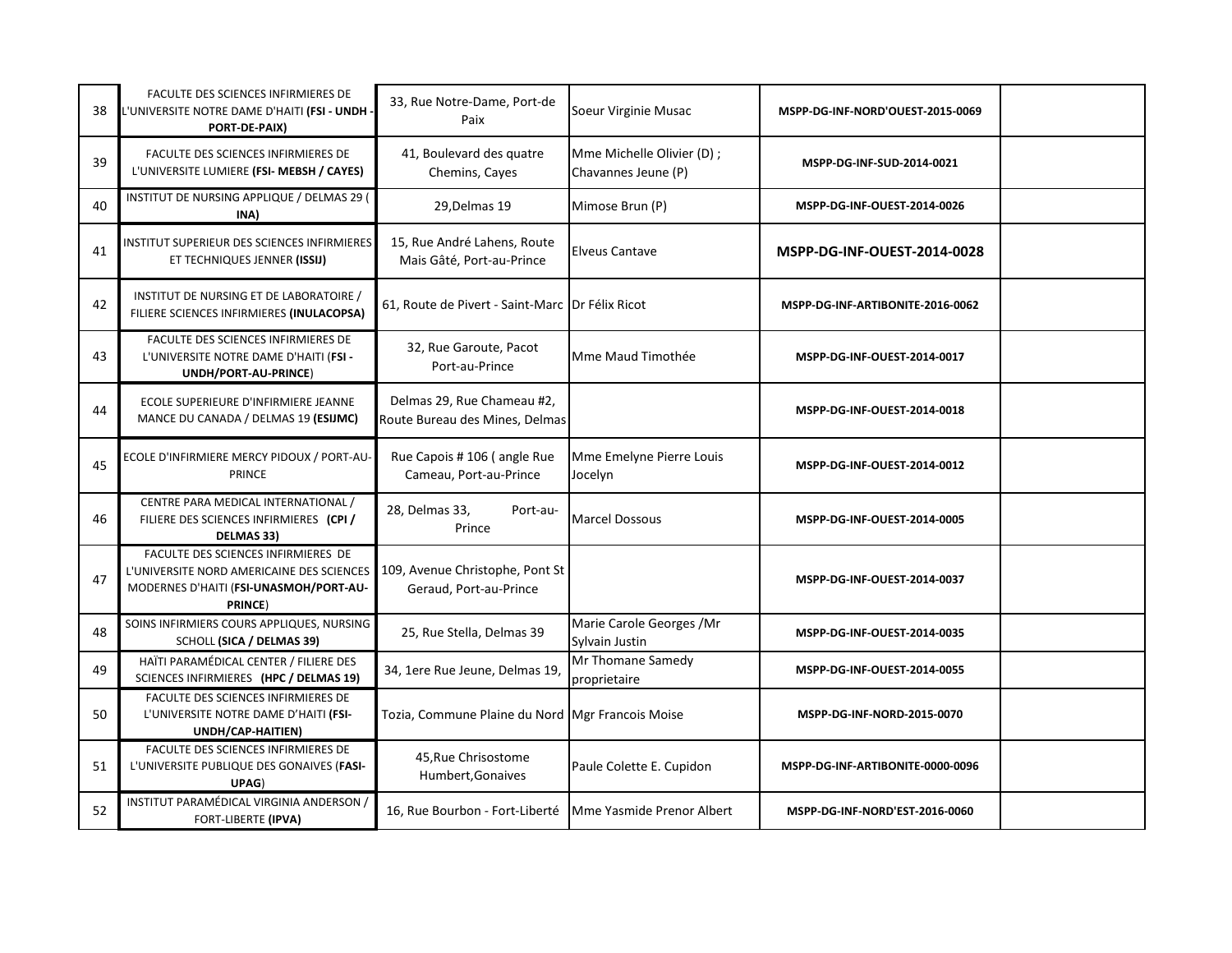| 53 | INSTITUT SANITAIRE DU NORD / FILIERE DES<br><b>SCIENCES INFIRMIERES (ISAN)</b>                                       | Vaudreuil en face du Complexe<br>administratif, Cap-Haitien | Marie Guerda Romelus        | MSPP-DG-INF-NORD-2016-0097          |  |
|----|----------------------------------------------------------------------------------------------------------------------|-------------------------------------------------------------|-----------------------------|-------------------------------------|--|
| 54 | CENTRE DE FORMATION SANITAIRE ET<br>PROFESSIONNEL / FILIERE DES SCIENCES<br>INFIRMIERES (CEFOSAP)                    | 64, Rue Alexandre Pétion,<br>Hinche                         | Dr Francisco De La Cruz     | <b>MSPP-DG-INF-CENTRE-2016-0058</b> |  |
| 55 | ECOLE DES SCIENCES INFIRMIERES DE LA<br><b>GRANDE ANSE (ESIGA)</b>                                                   | 112, Rue Rochas, Jérémie                                    | Anne Marie Ansa Remy        | MSPP-DG-INF-JEREMIE-2016-0064       |  |
| 56 | FACULTE DES SCIENCES INFIRMIERES DE<br>L'UNIVERSITE ANTENOR FIRMIN (FSI-UNAF)                                        | Entrée Kiteyo, Cité Chauvel, Cap-<br>Haitien                | Eugène Gedeon               | MSPP-DG-INF-NORD-2016-0065          |  |
| 57 | ECOLE INFIRMIERE DE PETIT GOAVE (ESIP)                                                                               | 55, La Hatte, Rue des Roulottes,<br>Petit Goave             | <b>Mr Samuel Poinvil</b>    | MSPP-DG-INF-OUEST-2016-0063         |  |
| 58 | CENTRE DU SAVOIR UNIVERSEL / PORT-AU-<br>PRINCE (CSU)                                                                | 12, Impasse Lavisse, Avenue<br>Christophe                   | Mr Albert Panel             | MSPP-DG-INF-OUEST-2016-0067         |  |
| 59 | INSTITUTION DE FORMATION STANDARD ET<br>UNIVERSELLE D'HAITI / FILIERE DES SCIENCES<br>INFIRMIERES / ST MARC (IFOSUH) | 25, Rue Geffrard, Saint Marc                                | Me Chesnel Fils Lovy        | MSPP-DG-INF-ARTIBONITE-2016-0071    |  |
| 60 | FACULTE DES SCIENCES INFIRMIERES DE<br>L'UNIVERSITE NOTRE DAME D'HAITI (FSI-UNDH-<br>HINCHE)                         | Route Nationale #3, Sapaterre                               | Pere Jean Herald            | MSPP-DG-INF-CENTRE-2016-0072        |  |
| 61 | FACULTE DES SCIENCES INFIRMIERES DE<br>L'UNIVERSITE NOTRE DAME D'HAITI (FSI-UNDH-<br><b>GONAÏVES</b> )               | Détour Laborde (Rte Nle# 1)                                 | Pere DELIX Michel           | MSPP-DG-INF-ARTIBONITE-2016-0073    |  |
| 62 | FACULTE DES SCIENCES INFIRMIERES DE<br>L'UNIVERSITE DE LA FONDATION DU DR ARISTIDE<br>(FSI-UNIFA)                    | 80, Tabarre 58 Blvd 15 Octobre,<br>Caradeux                 | Dr Michaele Amedee Gedeon   | MSPP-DG-INF-OUEST-2016-0068         |  |
| 63 | ECOLE SUPERIEURE DE NURSING APPLIQUE<br>TECHNOLOGIQUE MEDICALE / DELMAS<br>(ESNATECH)                                | 7 bis, Rue Seymour Pradel,<br>Delmas 29                     | <b>Jean Claudel ARISTIL</b> | MSPP-DG-INF-OUEST-2016-0074         |  |
| 64 | FACULTE DES SCIENCES INFIRMIERES DE<br>BURNETT UNIVERSITY / TABARRE (FSI-BU)                                         | Blvd 15 Octobre, Tabarre 58 # 2                             | Révérend Père Moise BURNETT | MSPP-DG-INF-OUEST-2016-0075         |  |
| 65 | FACULTE DES SCIENCES INFIRMIERES DE<br>L'UNIVERSITE LUMIERE / JACMEL (FSI-MEBSH-<br>JACMEL)                          | Route St Cyr, Impasse Leroy #10,<br>Jacmel.                 | <b>Andre Ewal Duplessy</b>  | MSPP-DG-INF-JACMEL-2017-0076        |  |
| 66 | FACULTE DES SCIENCES INFIRMIERES DE<br>L'UNIVERSITE LUMIERE / CARREFOUR (FSI-<br><b>MEBSH /CARREFOUR)</b>            | Cote Plage 18 1, Rue Médard                                 | Samson Dorilas DORELIEN     | MSPP-DG-INF-OUEST-2016-0077         |  |
| 67 | INSTITUT DE NURSING DE DELMAS (IND)                                                                                  | 23, rue Carl Brouard, Delmas 17                             | Elizabeth P. BENOIT         | MSPP-DG-INF-OUEST-2017-0078         |  |
| 68 | INSTITUT DES HAUTES ETUDES PARA-MEDICALE<br>D'HAITI /FILIERE DES SCIENCES INFIRMIERES<br>(INHEPH)                    | 3, Rue10 A et BLVD, CAP-<br>HAITIEN.                        | Dr Frantzie PIERRE          | MSPP-DG-INF-NORD-2017-0079          |  |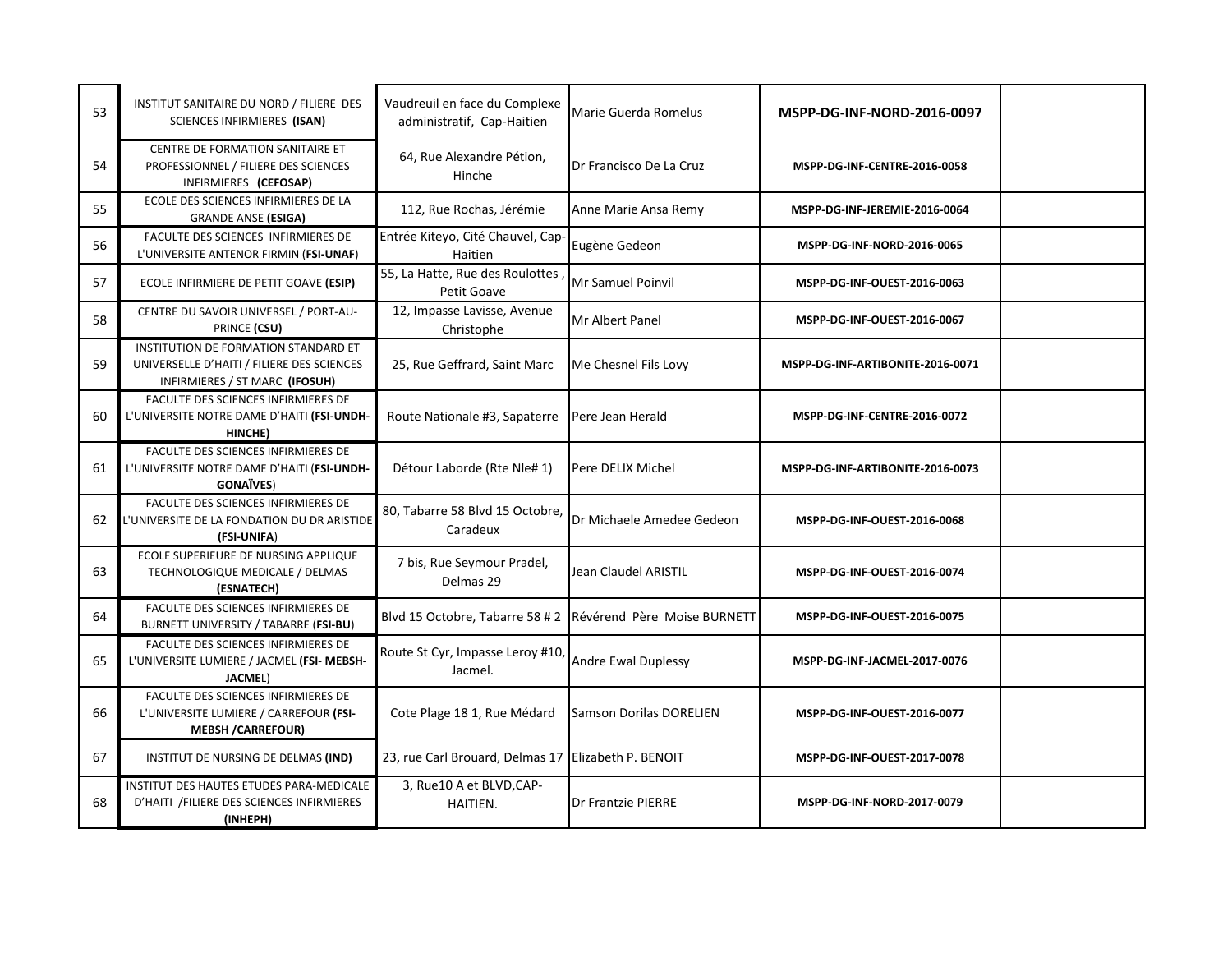| 69 | CENTRE DE FORMATION PARAMEDICALE /<br>FILIERE DES SCIENCES INFIRMIERES (CFP/ PORT-<br><b>AU-PRINCE)</b>                 | 24, Impasse Châtelain, Lalue                        | <b>Reserve DORT</b>                                                                    | MSPP-DG-INF-OUEST-2017-0080      |  |
|----|-------------------------------------------------------------------------------------------------------------------------|-----------------------------------------------------|----------------------------------------------------------------------------------------|----------------------------------|--|
| 70 | FACULTE DES SCIENCES INFIRMIERES DE<br>'UNIVERSITE MODERNE D'HAITI / JEREMIE (FSI-<br>UMDH / ISHEPAC- JEREMIE)          | Rue Rochas, Jeremie                                 | Dr Roland CROICHY                                                                      | MSPP-DG-INF-GRAND'ANSE-2017-0081 |  |
| 71 | <b>INSTITUT SUPERIEUR DES SCIENCES</b><br>PARAMEDICALES / FILIERE DES SCIENCES<br>INFIRMIERES (ISSPAM / CARREFOUR)      | 237, Route de Carrefour (en face<br>Mon repos 38)   | <b>Widelson MARCELLUS</b>                                                              | MSPP-DG-INF-OUEST-2017-0082      |  |
| 72 | FACULTE DES SCIENCES INFIRMIERES DE<br>L'UNIVERSITE MONT EVEREST D'HAITI (FSI-UMEH<br>-PORT-AU-PRINCE)                  | 12, Rue Camille Leon                                | Association Société Civile<br>(Directrice des études:<br>Stéphanie Saint Juste Jérôme) | MSPP-DG-INF-OUEST-2017-0083      |  |
| 73 | BROWN INSTITUTE PARAMÉDICAL OF NURSING<br>(BIPN-DELMAS)                                                                 | 12, Delmas 31,                                      | Paule Marie MORESCA                                                                    | MSPP-DG-INF-OUEST-2017-0084      |  |
| 74 | ECOLE PARA MEDICALE DE L'ISIAD / FILIERE DES<br>SCIENCES INFIRMIERES (EPM-ISSIAD)                                       | 7, Rue Lavange, Delmas 19                           | <b>Augustin FRANCILLON</b>                                                             | MSPP-DG-INF-OUEST-2017-0085      |  |
| 75 | CENTRE DE FORMATION PROFESSIONNELLE DE<br>NOTRE DAME DE GUADALUPE / FILIERE DES<br><b>SCIENCES INFIRMIERES (CFPNDG)</b> | 2, Rue C Auguste, Boulevard 15<br>octobre           | <b>Fitho RANDEL</b>                                                                    | MSPP-DG-INF-OUEST-2017-0087      |  |
| 76 | FACULTE DES SCIENCES INFIRMIERES DE L<br>UNIVRESITE ST FRANCOIS D'ASSISE D'HAITI (FSI-<br>USFA)                         | Rue Charbonniere                                    | Mr Yma Descollines                                                                     | MSPP-DG-INF-OUEST-2017-0086      |  |
| 77 | FACULTE DES SCIENCESINFIRMIERES DE<br>L'UNIVERSITE PROVIDENCE D'HAITI (FSI-UPROH)                                       | Delmas 33 #4                                        | Mr Jean Marc Zamor                                                                     | MSPP-DG-INF-OUEST-2017-0088      |  |
| 78 | ECOLE SUPERIEURE DES SCIENCES DE LA SANTE<br>FILIERE DES SCIENCES INFIRMIERES (ESSA-<br><b>DELMAS)</b>                  | Delmas 19 Rue Oreste Zamor#<br>7                    | Mme Louna Ciril Hyacinthe                                                              | MSPP-DG-INF-OUEST-2017-0089      |  |
| 79 | INSTITUT DE NURSING DE LA REFERENCE /                                                                                   | 43, Wanney 93, Carrefour, Port-                     | Mr Iliophène Fabien (P)                                                                | MSPP-DG-INF-OUEST-2018-0090      |  |
|    | CARREFOUR (INUREP)                                                                                                      | au-Prince                                           | Mme Jodeline Ilfrène                                                                   |                                  |  |
| 80 | FACULTE DES SCIENCES INFIRMIERES DE PORT-<br>AU-PRINCE (ENIP-UEH-MSPP)                                                  | CAMPUS SCIENCES DE LA SANTE<br><b>CI-DEVANT FMP</b> |                                                                                        | MSPP-DG-INF-OUEST-0000-0092      |  |
| 81 | FACULTE DES SCIENCES INFIRMIERES DU CAP-<br>HAITIEN (FSICH-UEH-MSPP)                                                    | CI-DEVANT HUJ, CAP-HAITIEN                          |                                                                                        | MSPP-DG-INF-NORD-0000-0093       |  |
| 82 | FACULTE DES SCIENCES INFIRMIERES DES CAYES<br>(FSIC-UEH-MSPP)                                                           | <b>CAYES</b>                                        |                                                                                        | MSPP-DG-INF-SUD-0000-0094        |  |
| 83 | FACULTE DES SCIENCES INFIRMIERES DE JEREMIE<br>(FSIJ-UEH-MSPP)                                                          | <b>JEREMIE</b>                                      |                                                                                        | MSPP-DG-INF-GRAND'ANSE-0000-0095 |  |
| 84 | ECOLE DES SCIENCES INFIRMIERES DE YAHVE<br>NISSI (ESIYNISSI)                                                            | 22, Imp. Lahens, Maïs Gâté                          | Mr Joseph Gérald Bataille                                                              | MSPP-DG-INF-OUEST-2018-0091      |  |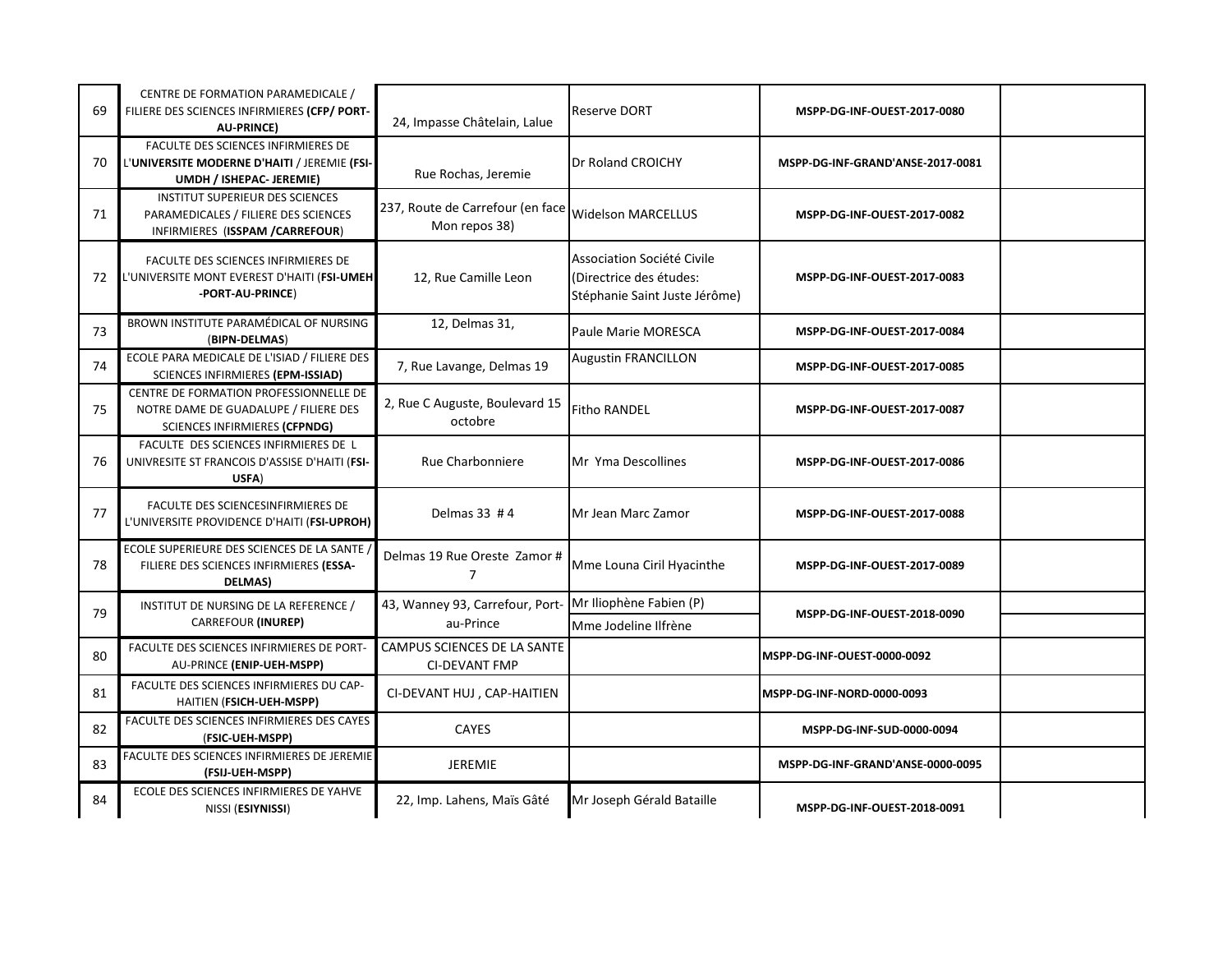|    | <b>FACULTE DES SCIENCES INFIRMIERES DE</b>                                 |                            |                               |                             |  |
|----|----------------------------------------------------------------------------|----------------------------|-------------------------------|-----------------------------|--|
| 85 | L'UNIVERSITE CHRETIENNE DE LA COMUNAUTE                                    |                            | <b>Mr Louimachus</b>          |                             |  |
|    | DE CAIMAN (UCCC)                                                           | Bohoc, Pignon              | <b>IMOMPREMIER</b>            | MSPP-DG-INF-NORD-2019-0099  |  |
|    | INSTITUT DE FORMATION PARAMEDICALE ET                                      |                            |                               |                             |  |
| 86 | I COMMUNICATIONNELLE (INFOPAC) - SCIENCES   158, Av. Christophe, Port-au-I |                            |                               |                             |  |
|    | <b>INFIRMIERES</b>                                                         | Prince                     | <b>IMr Desarmes BELLARMIN</b> | MSPP-DG-INF-OUEST-2019-0100 |  |
| 87 | <b>ECOLE DES SCIENCES INFIRMIERES KAREN</b>                                | 1, Imp. Edgard, Tabarre 4. |                               |                             |  |
|    | YOUNT (ESIK)                                                               | Tabarre                    | Mme Françoise St-Vil VILLIER  | MSPP-DG-INF-OUEST-2019-0101 |  |